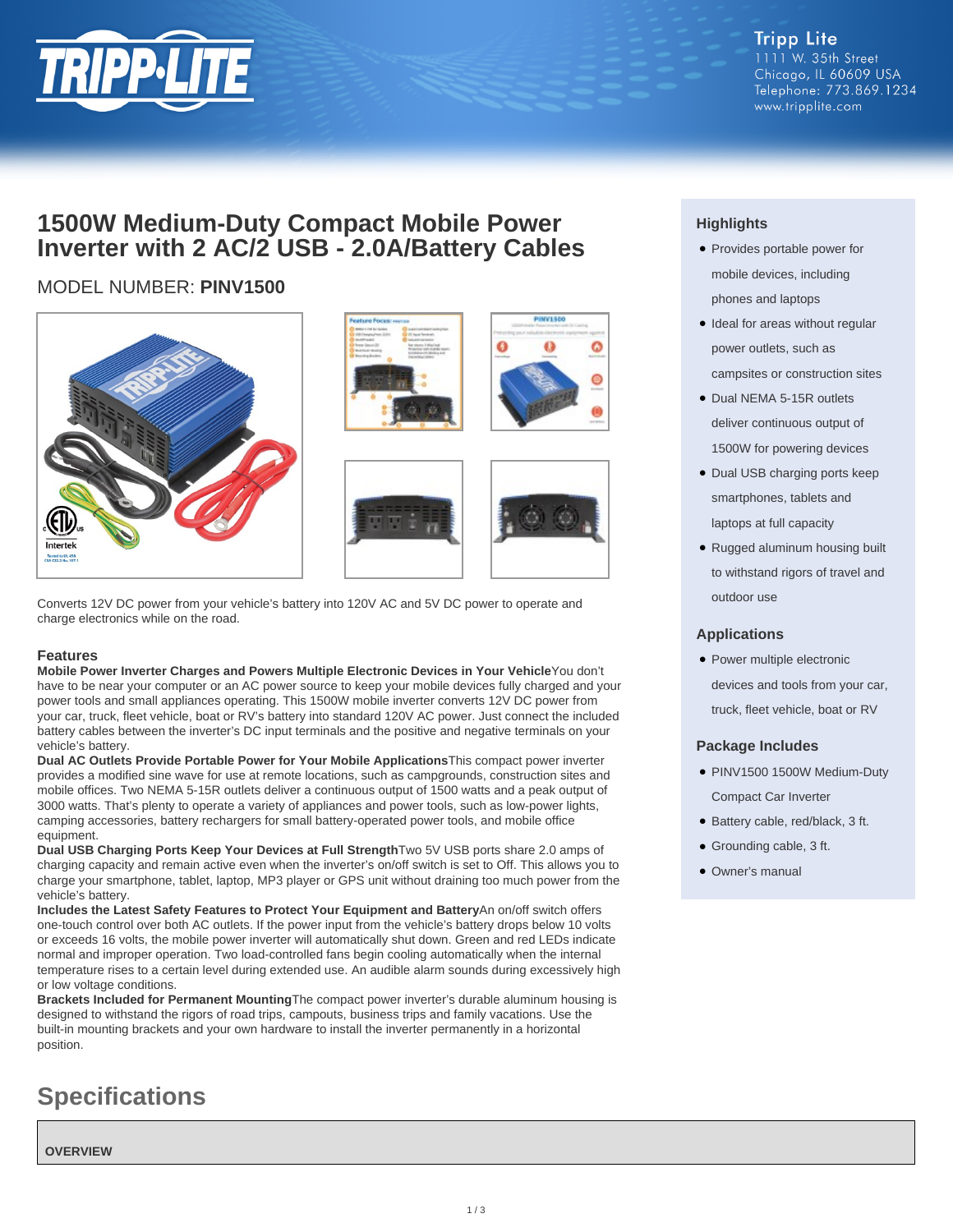

Tripp Lite<br>1111 W. 35th Street<br>Chicago, IL 60609 USA<br>Telephone: 773.869.1234<br>www.tripplite.com

| <b>UPC Code</b>                              | 037332225177                                                                                                                                                                               |  |
|----------------------------------------------|--------------------------------------------------------------------------------------------------------------------------------------------------------------------------------------------|--|
|                                              |                                                                                                                                                                                            |  |
| <b>INPUT</b>                                 |                                                                                                                                                                                            |  |
| <b>Recommended Electrical Service</b>        | 12VDC                                                                                                                                                                                      |  |
| Input Connection Type                        | DC terminal post for battery cables with ring terminals                                                                                                                                    |  |
| Voltage Compatibility (VAC)                  | 120                                                                                                                                                                                        |  |
| Voltage Compatibility (VDC)                  | $10VDC \sim 16VDC$                                                                                                                                                                         |  |
| Input Cord Length (ft.)                      | 3                                                                                                                                                                                          |  |
| Input Cord Length (m)                        | 0.91                                                                                                                                                                                       |  |
| <b>OUTPUT</b>                                |                                                                                                                                                                                            |  |
| <b>Frequency Compatibility</b>               | 60 Hz                                                                                                                                                                                      |  |
| Pure Sine Wave Output                        | No                                                                                                                                                                                         |  |
| Output (Watts)                               | 1500                                                                                                                                                                                       |  |
| Nominal Output Voltage(s)<br>Supported       | 115V; 120V                                                                                                                                                                                 |  |
| <b>Output Receptacles</b>                    | $(2)$ 5-15R                                                                                                                                                                                |  |
| Continuous Output Capacity (Watts)           | 1500                                                                                                                                                                                       |  |
| Peak Output Capacity (Watts)                 | 3000                                                                                                                                                                                       |  |
| <b>Output Voltage Regulation</b>             | Maintains PWM sine wave output voltage of 120VAC (+/- 10%)                                                                                                                                 |  |
| <b>Output Frequency Regulation</b>           | 60 Hz (+/- 3 Hz)                                                                                                                                                                           |  |
| <b>Overload Protection</b>                   | Yes                                                                                                                                                                                        |  |
| <b>BATTERY</b>                               |                                                                                                                                                                                            |  |
| Expandable Battery Runtime                   | User-Supplied 12V DC battery system                                                                                                                                                        |  |
| DC System Voltage (VDC)                      | 12                                                                                                                                                                                         |  |
| <b>Battery Access</b>                        | <b>Terminal Post</b>                                                                                                                                                                       |  |
| Battery Pack Accessory (Optional)            | User-Supplied; <a class="productLink" href="//www.tripplite.com/12VDC-Sealed-Maintenance-Free-Battery-&lt;br&gt;All-Inverter-Chargers-12VDC-Battery-Connections~98-121">98-121</a> , BP260 |  |
| <b>USER INTERFACE, ALERTS &amp; CONTROLS</b> |                                                                                                                                                                                            |  |
| Front Panel LEDs                             | Single multi-color status LED for operation (Green) and fault conditions (RED)                                                                                                             |  |
| Switches                                     | <b>ON/OFF Rocker Switch</b>                                                                                                                                                                |  |
| Audible Alarm                                | Low Battery, Short Circuit, Over-temperature, High DC Voltage, Low DC Voltage and Overload protection                                                                                      |  |
| <b>CHARGING</b>                              |                                                                                                                                                                                            |  |
| Charging Ports / Amps                        | $(2)$ 2A                                                                                                                                                                                   |  |
| <b>PHYSICAL</b>                              |                                                                                                                                                                                            |  |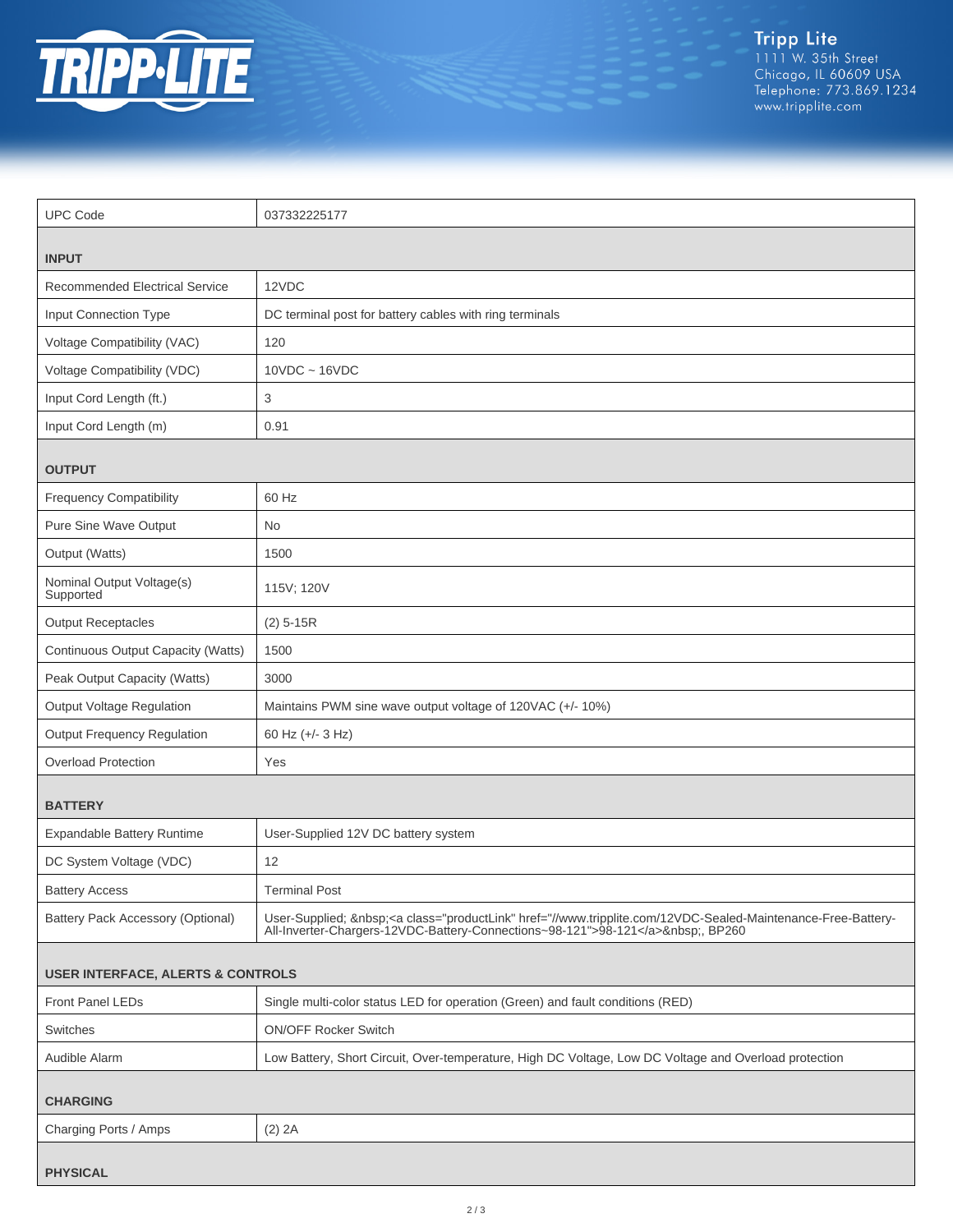

Tripp Lite<br>1111 W. 35th Street Chicago, IL 60609 USA Telephone: 773.869.1234 www.tripplite.com

| Form Factors Supported                        | Horizontal Floor, Wall-Mount                                                         |  |
|-----------------------------------------------|--------------------------------------------------------------------------------------|--|
| Material of Construction                      | Aluminum, Steel                                                                      |  |
| Receptacle Color                              | <b>Black</b>                                                                         |  |
| Shipping Dimensions (hwd / in.)               | 6.89 x 5.70 x 2.55                                                                   |  |
| Shipping Weight (kg)                          | 0.69                                                                                 |  |
| Unit Dimensions (hwd / cm)                    | 15/14 x 10.59 x 5.99                                                                 |  |
| Unit Dimensions (hwd / in.)                   | 3.00 x 5.04 x 7.28                                                                   |  |
| Unit Weight (kg)                              | 1.22                                                                                 |  |
| Unit Weight (lbs.)                            | 2.69                                                                                 |  |
| <b>ENVIRONMENTAL</b>                          |                                                                                      |  |
| <b>Relative Humidity</b>                      | 0-95% non-condensing                                                                 |  |
| <b>Operating Temperature</b>                  | 0C-40C (32F~104F)                                                                    |  |
| <b>SPECIAL FEATURES</b>                       |                                                                                      |  |
| <b>TVSS Grounding</b>                         | Grounding lug grounds the inverter to vehicle or earth ground; ground cable included |  |
|                                               |                                                                                      |  |
| <b>STANDARDS &amp; COMPLIANCE</b>             |                                                                                      |  |
| Certifications                                | Tested to UL458:2015 6TH EDITION; CAN/CSA-C22.2 NO.107.1:2016 4TH EDITION            |  |
| <b>WARRANTY</b>                               |                                                                                      |  |
| <b>Product Warranty Period</b><br>(Worldwide) | 2-year limited warranty                                                              |  |

© 2021 Tripp Lite. All rights reserved. All product and company names are trademarks or registered trademarks of their respective holders. Use of them does not imply any affiliation with or endorsement by them. Tripp Lite has a policy of continuous improvement. Specifications are subject to change without notice. Tripp Lite uses primary and third-party agencies to test its products for compliance with standards. See a list of Tripp Lite's testing agencies: <https://www.tripplite.com/products/product-certification-agencies>